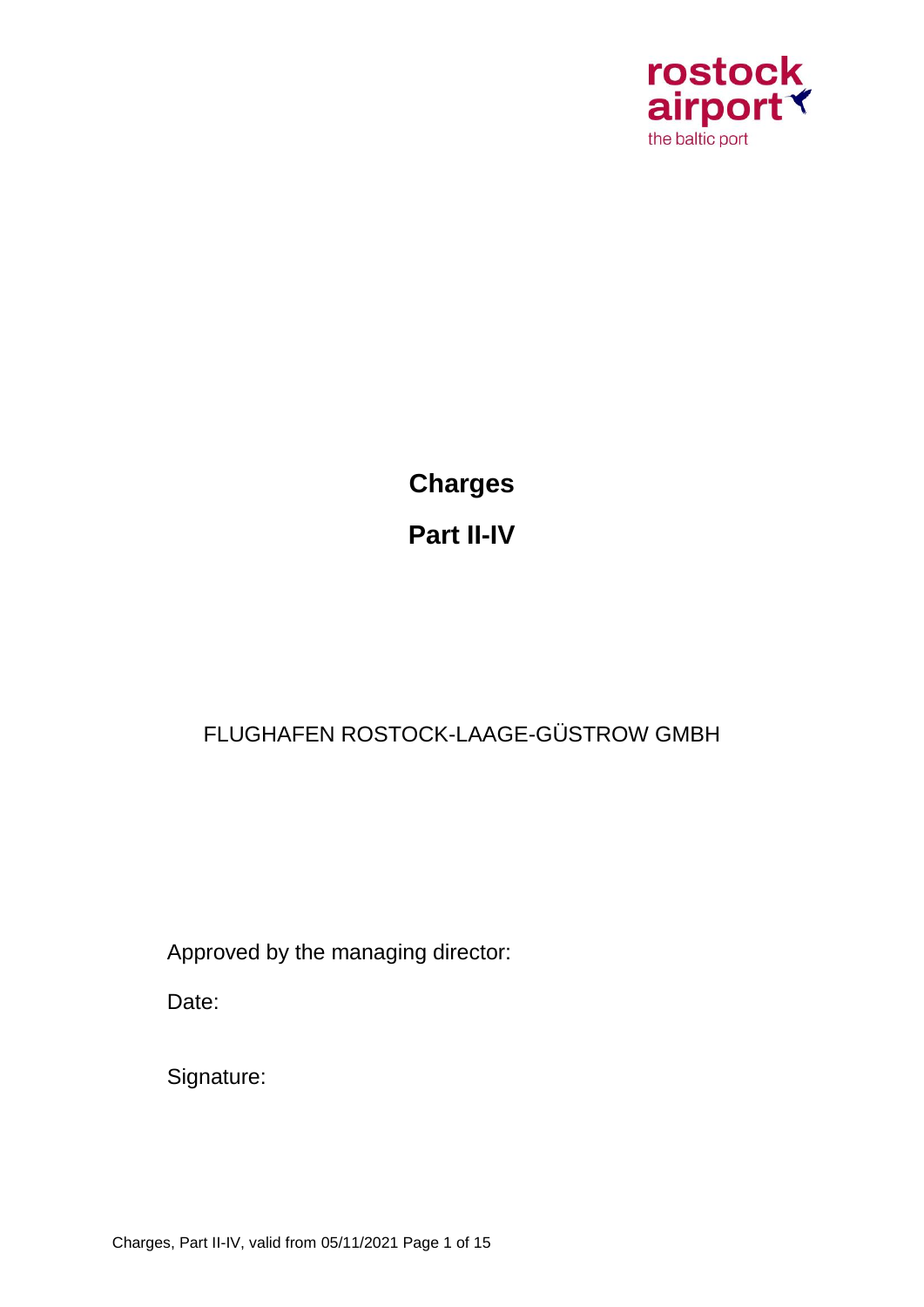

#### **Charges for services**

#### **1. Basic services**

Flughafen GmbH shall perform the services that are relevant for the operation of the customers

- a) of passenger handling,
- b) ground handling services,
- c) load control/communications/OPS and
- d) cargo handling
- e) catering
- f) cleaning

in accordance with the "list of basic services" (Appendix 1), provided it is technically and personal capable of doing so.

#### **2. Special services**

At the customer's request, Flughafen GmbH will also perform services required for aircraft handling which are not listed in Appendix 1 (special services). The services will be provided depending on the availability of personnel and/or equipment considering the traffic situation at the time.

#### **3. Carrying out the services**

Flughafen GmbH shall perform the services to be provided with trained personnel as well as with facilities and equipment that meet the traffic requirements and, as far as possible, the respective international aviation standard.

# **4. Transferring the execution of ground handling services to third parties**

Flughafen GmbH is entitled to use third parties as agents.

#### **5. Type of execution**

The customer and Flughafen GmbH shall support and advise each other on the manner of performance of the services and shall take into account appropriate recommendations, if possible.

#### **6. Documents**

The customer inform Flughafen GmbH of flight plans with all the necessary information, instructions, and all the necessary services as early as possible and in good time so that Flughafen GmbH can fulfill its incumbent services. In this sense, scheduled flights are those that are registered in writing with the traffic management of Flughafen GmbH at least 48 hours prior the intended landing/take off,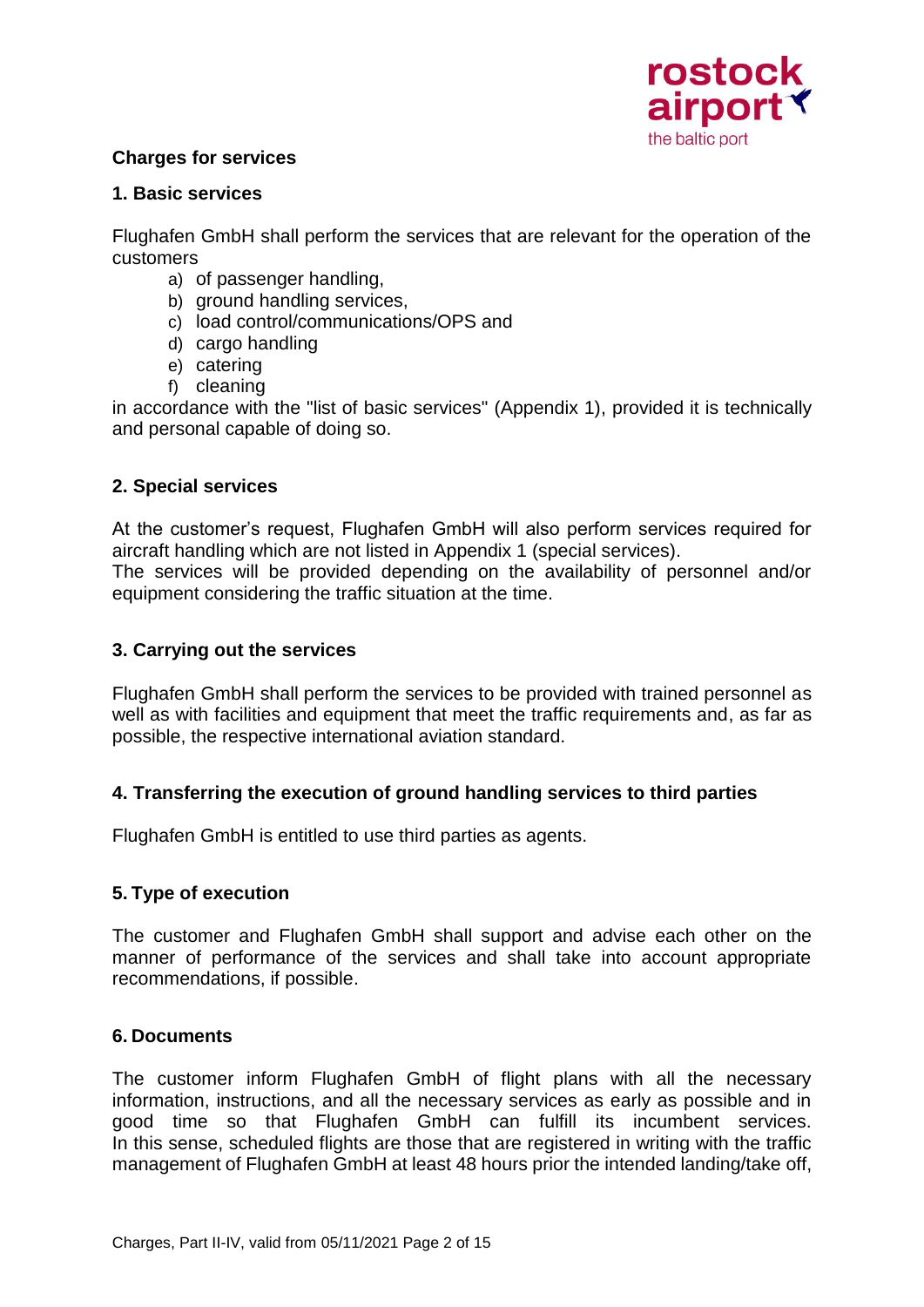

stating the flight number, aircraft type, airport of origin and scheduled arrival and departure time.

In the case of unscheduled flights (including consolidated flights) or delays, customers should notify Flughafen GmbH as soon as possible of the intended use of the services.

#### **7. Delays, undeclared flights**

If, as a result of a customer's unregistered or delayed aircraft, there is an overlap with the handling of other customers, the Flughafen GmbH reserves the right to give priority to the scheduled and declared aircraft.

#### **8. Special services**

- a) The customer contacts Flughafen GmbH in a timely manner if loading, unloading, or reloading of particularly bulky or heavy cargo is required, for which specialist loading and unloading equipment must be used or
- b) special equipment or other services are required for loading other exceptional cargo
- c) special storage of dangerous goods (e.g. explosives, etc.) is required
- d) passengers with limited movement function must be cleared.

#### **9. Special assistance (emergencies)**

In emergencies (emergency landing, accident) Flughafen GmbH will immediately take all reasonable and possible measures (if applicable after release of the official authorities, e.g. prosecutor or LBA), even without waiting for instructions from the customer, to assist passengers and crew and to protect aircraft baggage, cargo, and mail from loss or damage. Flughafen GmbH will invoice the customer for costs incurred.

#### **10. Charges**

Customers must pay a charge for every service. The respective charges to be paid are listed in the "Charges for basic services handling" in Appendix 2. They are to be paid in full regardless of the actual scope of services used. Offsetting with counterclaims of the customer is excluded.

Flughafen GmbH may adjust the handling charges. Appendix 2 will be amended accordingly.

If partial services are carried out by the customer himself, this shall not reduce the handling charges to be paid monthly.

Special services pursuant to para. 2 are charged separately according to the "Charges for special services".

All ground handling charges are fees as defined in § 10 para. 1 of the VAT Act. The customer must therefore also pay VAT at the applicable VAT rate in each case, unless they are entitled to VAT exemption pursuant to § 4, § 8.

#### **11.Payment**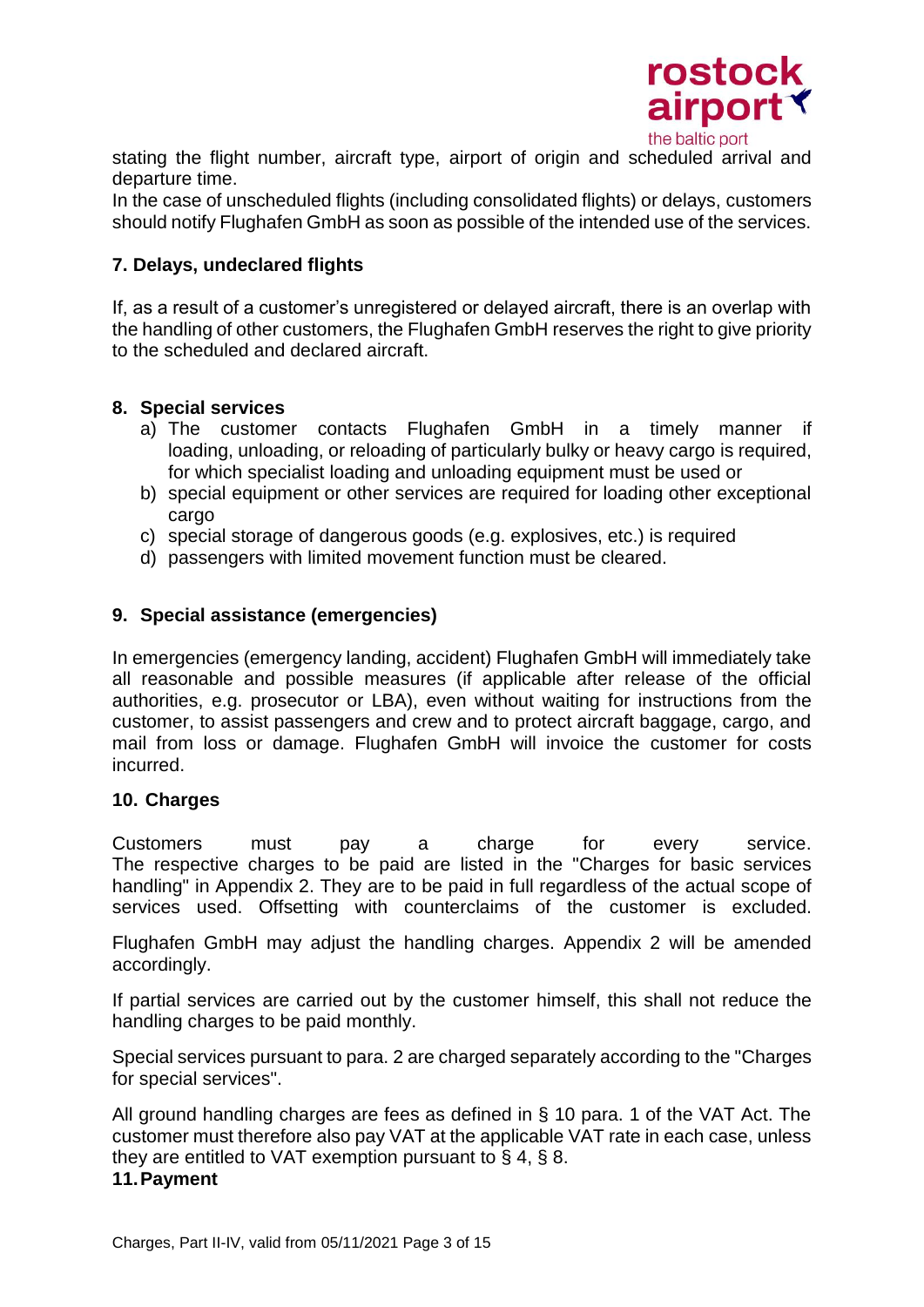

See Charges Part I, Item 9 "Maturity"

#### **12.Handling information**

Flughafen GmbH will take all reasonable measures to ensure that information resulting from insight into the airline's transport documents will not be disclosed to third parties as far as legal requirements do not preclude it.

#### **13.Other components**

The services are provided based on airport regulations and the aviation security plan in their respective valid version.

#### **14.Amendments**

Amendments and modifications to this fee schedule and the Appendixes require the written form. The invalidity of individual provisions shall not result in the invalidity of the remaining provisions of the fee schedule.

#### **15.Airport user regulations**

In addition to this fee schedule, the airport user regulations in the current version apply for the use of the airport.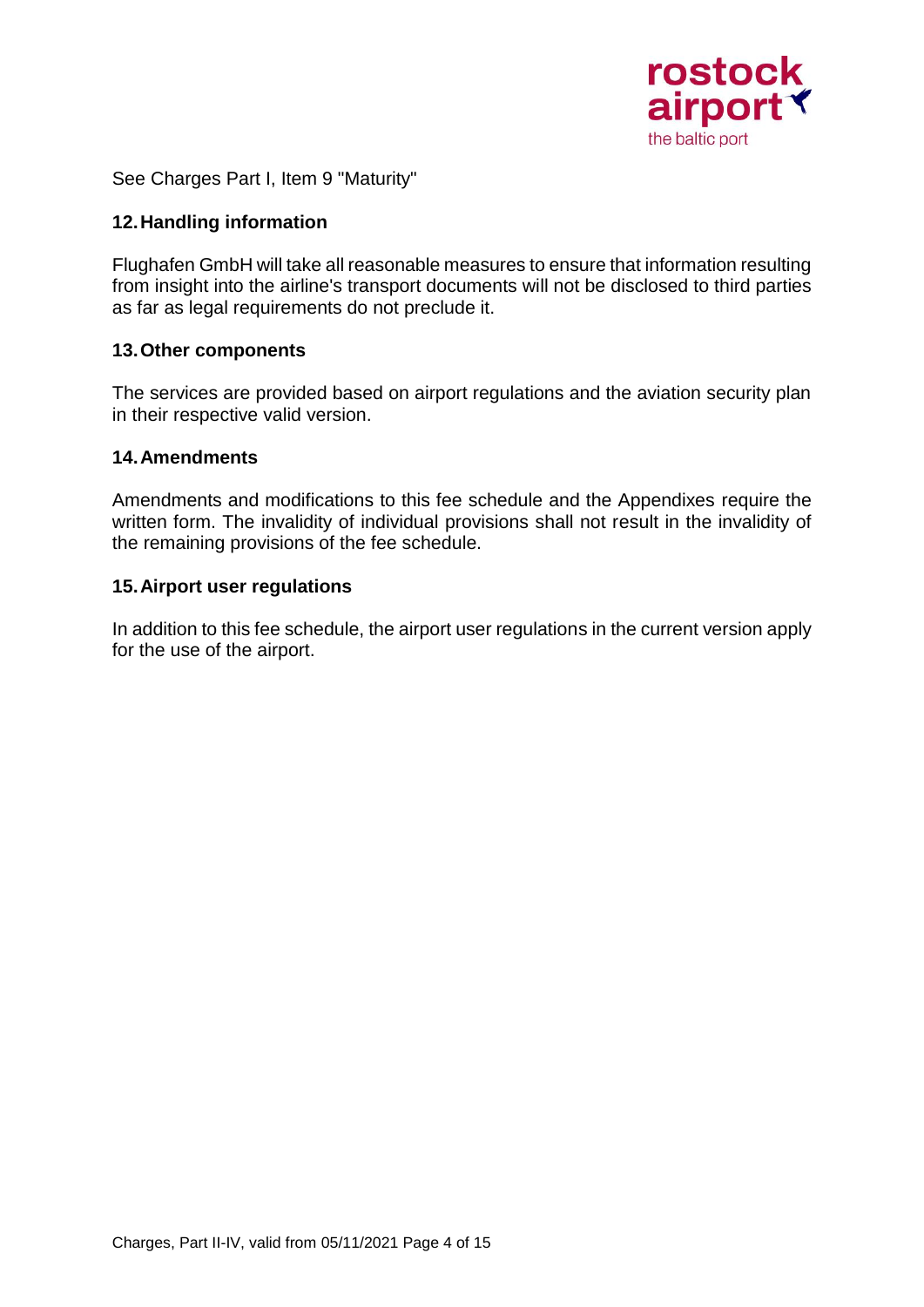

#### **Appendix 1 to Part II List of basic services**

For better clarity, the terms used in this Appendix are explained as follows:

**Passenger:** extends to all of the customer's business and leisure travellers **Cargo:** also extends to the customer's cargo service

**Terminal building / areas:** are all buildings/areas used at the airport to handle an aircraft

**Loading:** is baggage, cargo, mail, catering, and ballast

#### **a) Basic services for passenger handling include:**

- Passenger information
- Check-in of passengers
- Charging for excess baggage
- Luggage transport to the sorting area
- Processing passengers at the gate
- Accompanying passengers to the aircraft
- Picking up passengers from the aircraft
- Accompanying passengers to the arrivals area

#### **b) Basic services for ground handling**

- Baggage transport between the terminal and aircraft
- Handling crew baggage
- Assistance for disabled passengers and providing wheelchairs in the normal scope and transport on request
- Securing the aircraft on the ground against rolling
- Setting up and removing the passenger steps
- Setting up, removing, and operating the ground power supply
- Providing a cabin heater/fan
- Loading and unloading the aircraft
- Providing an Airstarter
- Attaching a tow bar
- Providing a tractor for Pushback to 180 MTOW
- Having a disposal vehicle (faeces) available
- Having a fresh water vehicle available
- Providing a de-/anti-ICING vehicle with Type I / II fluid

#### **c) Load control, communications, and operations**

- Instructions for the aircraft
- Implementing communications via the headset
- takeover/handover of the flight documents, such as the manifest and load instruction on the aircraft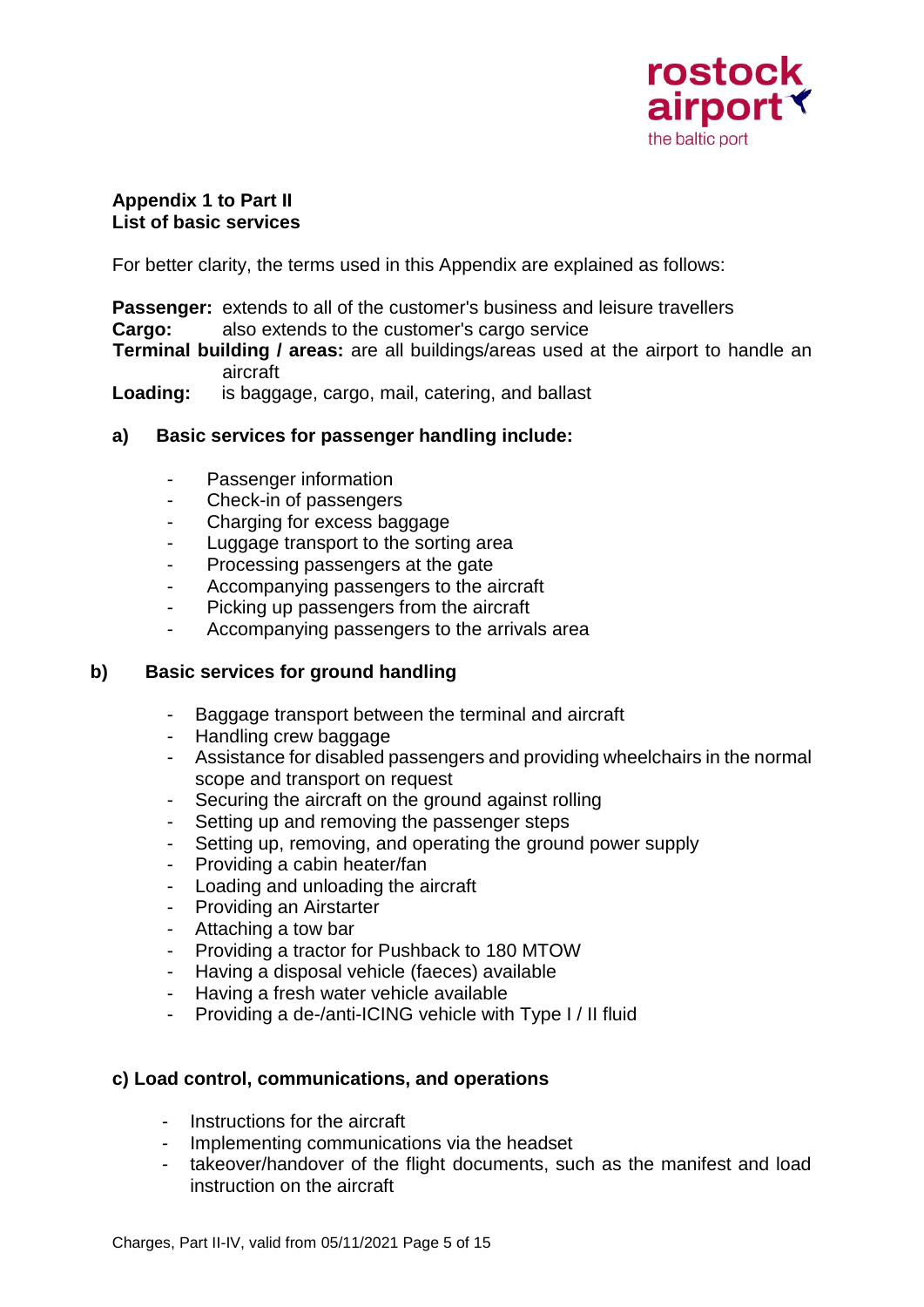

- Preparing, clarifying, signing, and filing documents according to the instructions of the customer
- Movement reporting for flights
- Compiling meteorological information and NOTAMS
- Support for AIS matters (flight plans, changes to flight schedule times, deleting schedules)
- Task/moving the flight plan at AIS FRA
- Providing data for the flight documents
- Implementing load control as well as acceptance and approval of the aircraft (walkout assistance)
- Weight & balance on request

# **d) Cargo handling**

- Accepting airfreight shipments in accordance with the handling agreements
- Take-over of cargo collected by the customer
- Loading and unloading cargo from the aircraft or road feeder service (required equipment/material/special equipment are charged separately)
- Transport or freight stock of the acquiring customer
- Sorting by free and duty-liable goods when unloading from the aircraft
- Transfer of the unloaded cargo to freight cars or loading units such as pallets or containers
- Taking appropriate measures to protect the customer's pallets, containers, nets, straps, lashing eyes and other lashings in the care of Flughafen GmbH while servicing the aircraft from damage or loss. Any loss or damage caused by Flughafen GmbH will be reported to the customer. The care ends upon discharge after completing aircraft servicing

#### **General security measures**

- Immediate reporting of all damage noticed on or in the aircraft or while loading to the authorised representatives of the customer, regardless of the cause and time of the incident
- Racks, setting up and operating appropriate fire extinguishers and other safety devices according to the local agreement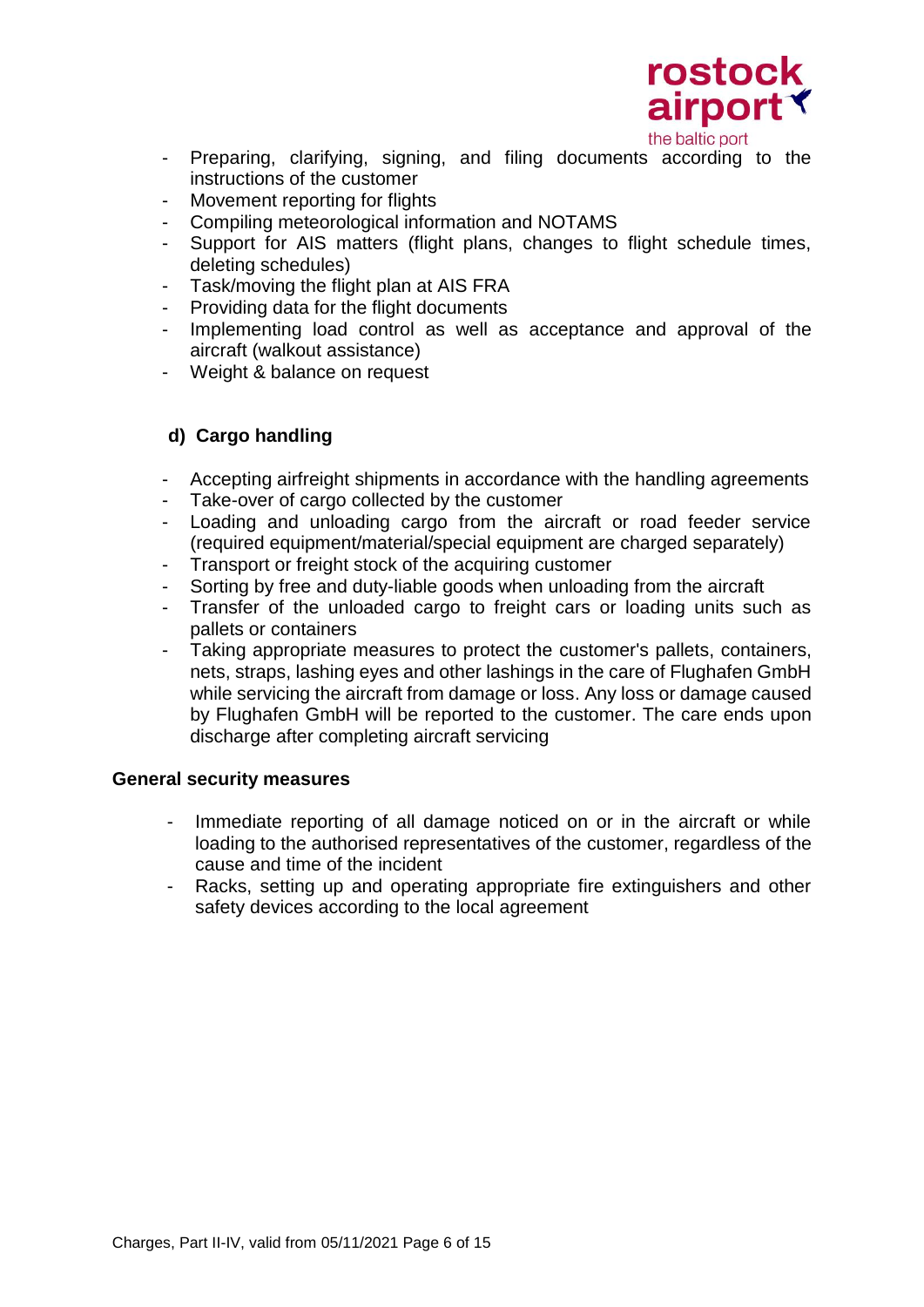

### **Appendix 2 to Part II**

#### **Charges for handling basic services**

#### **a) for passenger aircraft**

The following prices apply as long as no separate handling contracts have been concluded.

| <b>Charges for handling basic</b><br>services for passenger aircraft<br>in EUR | <b>Basic charge</b><br>passenger<br>handling | <b>Basic charge</b><br>ground<br>handling<br>services | <b>Basic charge</b><br>Load control,<br>communication<br>s, operations | <b>Basic charge</b><br>total |
|--------------------------------------------------------------------------------|----------------------------------------------|-------------------------------------------------------|------------------------------------------------------------------------|------------------------------|
| Aircraft with more than 6-10 seats                                             | 8.00                                         | 6.00                                                  | 6.00                                                                   | 20.00                        |
| with an MTOW of more than<br>3,000kg                                           |                                              |                                                       |                                                                        |                              |
| Aircraft with up to 20 seats                                                   | 55.00                                        | 85.00                                                 | 25.00                                                                  | 165.00                       |
| Aircraft with up to 50 seats                                                   | 175.00                                       | 250.00                                                | 55.00                                                                  | 480.00                       |
| Aircraft with up to 100 seats                                                  | 350.00                                       | 400.00                                                | 180.00                                                                 | 930.00                       |
| Aircraft with up to 150 seats                                                  | 510.00                                       | 460.00                                                | 230.00                                                                 | 1,200.00                     |
| Aircraft with up to 200 seats                                                  | 750.00                                       | 700.00                                                | 280.00                                                                 | 1,730.00                     |
| Aircraft with up to 250 seats                                                  | 970.00                                       | 750.00                                                | 330.00                                                                 | 2,050.00                     |
| Aircraft with up to 350 seats                                                  | 1,450.00                                     | 900.00                                                | 410.00                                                                 | 2,760.00                     |
| Aircraft with up to 450 seats                                                  | 2,000.00                                     | 1,100.00                                              | 460.00                                                                 | 3,560.00                     |
| Aircraft with up to 550 seats                                                  | 2,500.00                                     | 1,300.00                                              | 550.00                                                                 | 4,350.00                     |

The aforementioned charges cover all basic services in accordance with Annex 1.

Services for cabin cleaning are special services that must be requested and will be charged according to the Part V charges for special services.

#### **b) for cargo aircraft**

| <b>Payment handling basic</b><br>services for cargo aircraft in<br><b>EUR</b> | <b>OPS basic</b><br>charges | Ramp<br>handling<br>basic<br>charges | <b>Basic fees total</b> |
|-------------------------------------------------------------------------------|-----------------------------|--------------------------------------|-------------------------|
| Aircraft with an MTOW of up to 5.7 t                                          | € 100.00                    | € 140.00                             | € 240.00                |
| Aircraft with an MTOW of up to 25 t                                           | € 180.00                    | € 340.00                             | € 520.00                |
| Aircraft with an MTOW of up to 50 t                                           | € 270.00                    | € 390.00                             | € 660.00                |
| Aircraft with an MTOW of up to 100 t                                          | € 370.00                    | € 650.00                             | € 1.020.00              |
| Aircraft with an MTOW of up to 150 t                                          | € 500,00                    | € 900.00                             | € 1400.00               |
| Aircraft with an MTOW of up to 200 t                                          | € 600.00                    | € 1.100.00                           | € 1700.00               |
| Aircraft with an MTOW over 200 t                                              | € 950.00                    | € 1.450.00                           | € 2400.00               |

The aforementioned handling basic fees are charged on all business days, Sundays and public holidays plus any surcharges listed below and/or less the following discounts. VAT is calculated in addition at the rate applicable on the day of performance.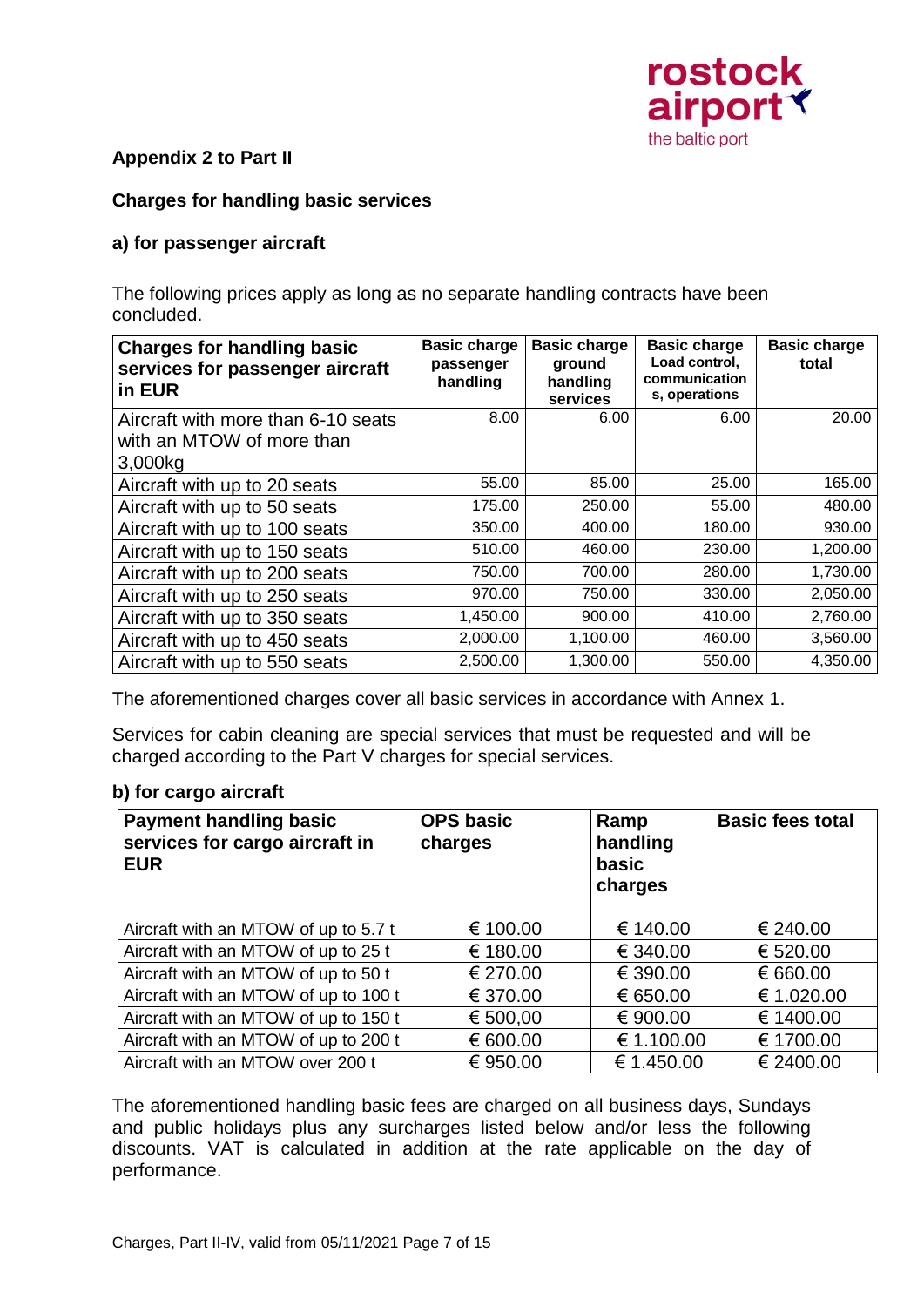

#### **1. Surcharges**

The following additional fees are charged for passenger and freight aircraft based on the sum of the above-mentioned basic fees:

The fees listed here are for a service time of an aircraft of

- 60 min (up to 200 seats) or
- 90 min (more than 200 seats) or
- 150 min (more than 350 seats).

If the ground time (on-block/off-block) is longer, a surcharge of 25% per hour or part thereof will be charged.

If the time interval between the beginning and end of servicing is more than 4 hours, it will be treated as a separate servicing, i.e. the above-mentioned basic fees shall be paid twice.

If a flight is not cancelled 24 hours before the scheduled landing or dparture time, 50% of the above-mentioned basic fee will be charged.

For registered flights, the required scope of services will be held up to 15 minutes after the scheduled landing. After this, the service is provided according to availability of personnel and/or equipment.

For handling of aircrafts with landing (on-block) within night time, which means between 21:00 h and 06:00 h local time, a night surcharge is levied on the above basic fee. This is

- 20% on landing between 21:00 h and 24:00 h and between 04:00 h and 06:00 h
- 40% on landing between 00:00 and 04:00 hours.

A delay fee of 50% of the above-mentioned basic fee will be charged for each additional hour in the case of a delayed landing or starting of longer than 1 hour.

# **2. Discounts**

- a) If an intended landing is not possible due to irregularities in air transport and the time allotted for the departure load (passengers/luggage/cargo) must be reconciled with ground transportation to another airport, a reduction of 50% will be granted (idle time compensation) from the above basic fee.
- b) In the case of unbudgeted handling without changing loading and without cleaning services (after a stopover or return flight) for refuelling or a technical inspection of the aircraft, only 50% of the above-mentioned handling fee will be levied without a surcharge; in this case whether passengers disembark (for the duration of refuelling) or remain on board is irrelevant.

Additionally, reduced services as a result of a lower load factor or because of the provision of dispatching specialised equipment - including with a customer - do not affect the fee.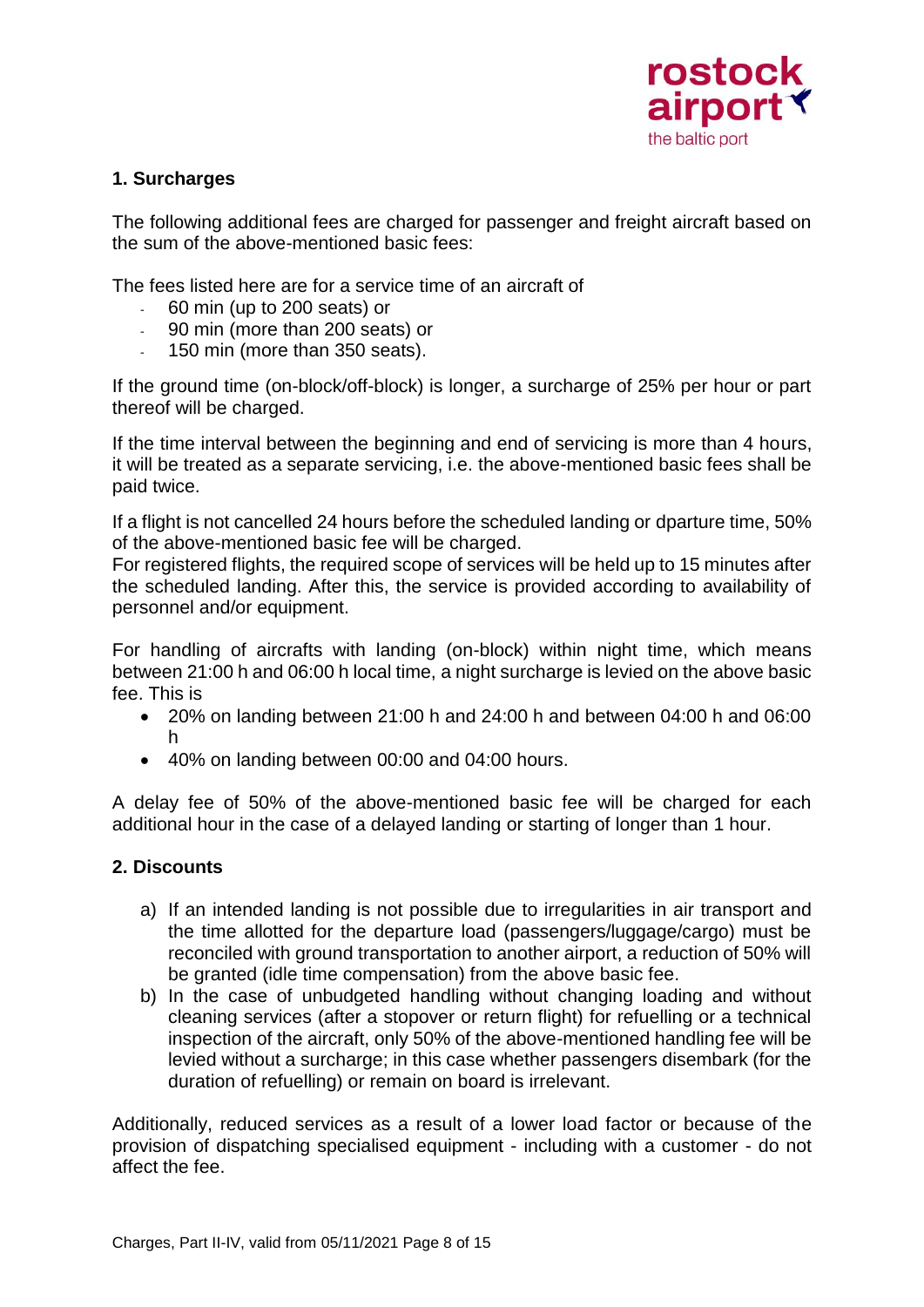

#### **3. Special services**

Loading of unusual air cargo (bulky and/or heavy goods, animals, etc.) as well as the use of separate rooms requiring a special expenditure of time, equipment and/or personnel will be charged as special services according to the expenditure.

Special services are also all services that are not included in the list of basic services or are used in addition to the basic handling services. Special services also include preparatory handling services if the landing does not take place as planned or as reported to Flughafen GmbH. The charges for the special services will be invoiced according to the applicable rates of Part III "List of Charges for Special Services".

The handling charges for freight will be calculated in accordance with Part IV. The price is determined on the basis of the freight quantities and the type of freight.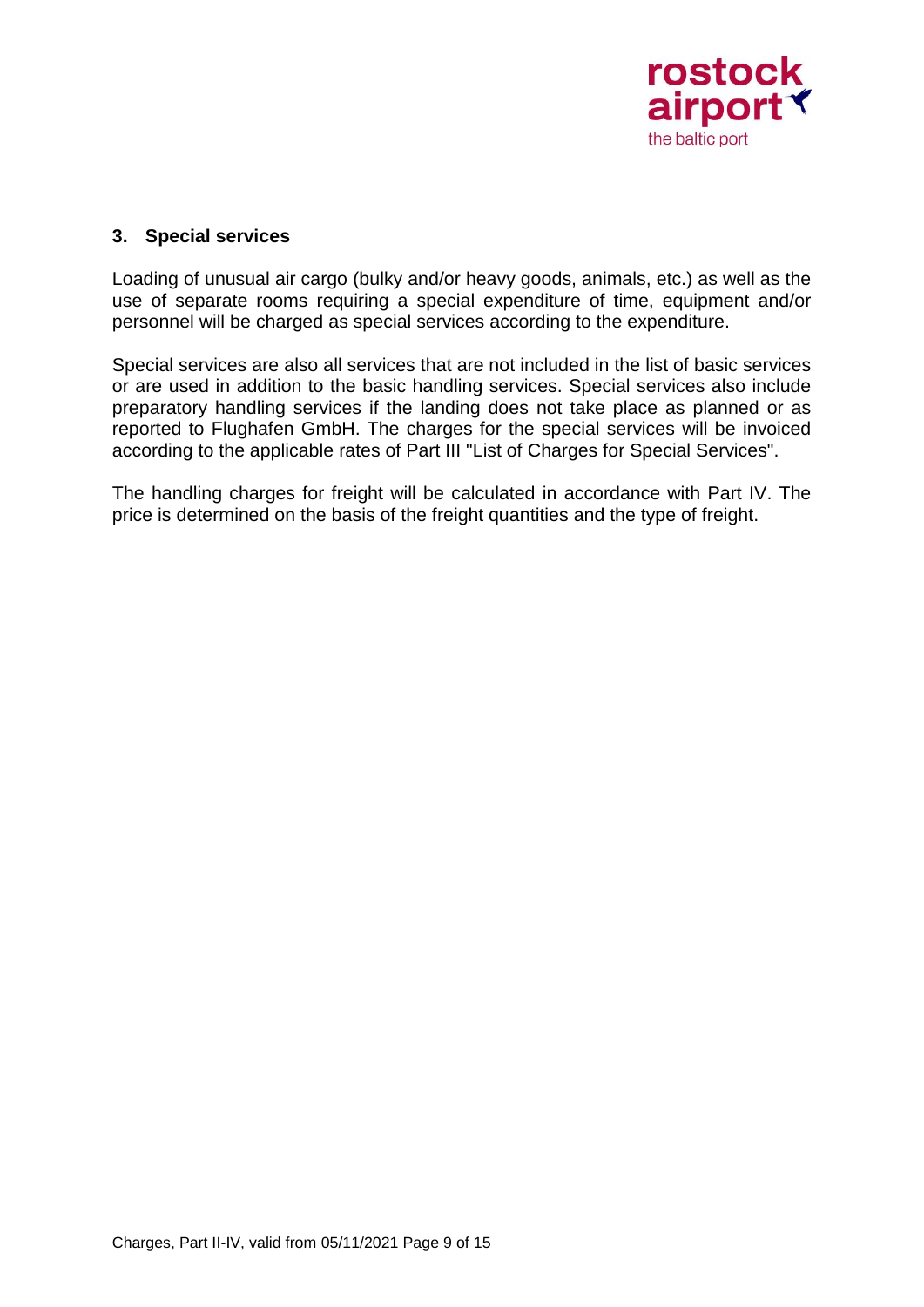

#### **Part III List of charges for special services**

All services marked with \* are included to some extent in the basic services handling and will be charged separately only if used separately or for additional use.

| a) Special services for passenger handling                             |                                 |         |
|------------------------------------------------------------------------|---------------------------------|---------|
|                                                                        |                                 |         |
| Check-in material                                                      | per flight                      | € 52.00 |
| Prior evening check-in                                                 | per operation                   | € 70.00 |
| <b>UM</b> services                                                     | per UM                          | € 15.00 |
|                                                                        |                                 |         |
|                                                                        |                                 |         |
| - Lost & found, excess baggage, fees for service organisation          |                                 |         |
| Charges for lost & found per process                                   | $\in$ 9.00 plus transport costs |         |
| Charges for luggage per process                                        | 15%, but min. € 10.00           |         |
| Commissions for brokerage spec. special services 15%, but min. € 10.00 |                                 |         |
|                                                                        |                                 |         |
|                                                                        |                                 |         |
| b) Special services for ground handling                                |                                 |         |
| - Passenger transport                                                  |                                 |         |
| Passenger transportation at the airport                                | up to 6                         | € 5.00  |
|                                                                        | passengers                      |         |
| Passenger bus (ramp bus)                                               | on request                      | At cost |
|                                                                        |                                 |         |
| -Providing ground equipment incl. drivers and operators                |                                 |         |
| <b>Aircraft stairs</b>                                                 |                                 |         |
| <b>Small stairs</b>                                                    | $1/2$ hour                      | € 30.00 |
| <b>Medium stairs</b>                                                   | $1/2$ hour                      | €49.00  |
| Big stairs                                                             | $1/2$ hour                      | € 59.00 |
|                                                                        |                                 |         |
| <b>Ground power supply</b>                                             |                                 |         |
| GPU 115V/400 Hz/28V                                                    | $1/2$ hour                      | €40.00  |
| Start auxiliary carriage                                               | per operation                   | € 25.00 |
|                                                                        |                                 |         |
| <b>Toilet service</b>                                                  |                                 |         |
| for aircraft. up to 5.7 t                                              | per operation                   | € 50.00 |
| for aircraft $> 5.7$ t                                                 | per operation                   | € 80.00 |
| Crash ice for toilet cleaning                                          | per kg                          | € 5.00  |
|                                                                        |                                 |         |
| <b>Water service</b>                                                   |                                 |         |
| for aircraft. up to 5.7 t                                              | per operation                   | € 40.00 |
| for aircraft $> 5.7$ t                                                 | per operation                   | € 50.00 |
|                                                                        |                                 |         |
|                                                                        |                                 |         |
| <b>Aircraft de-icing</b>                                               |                                 |         |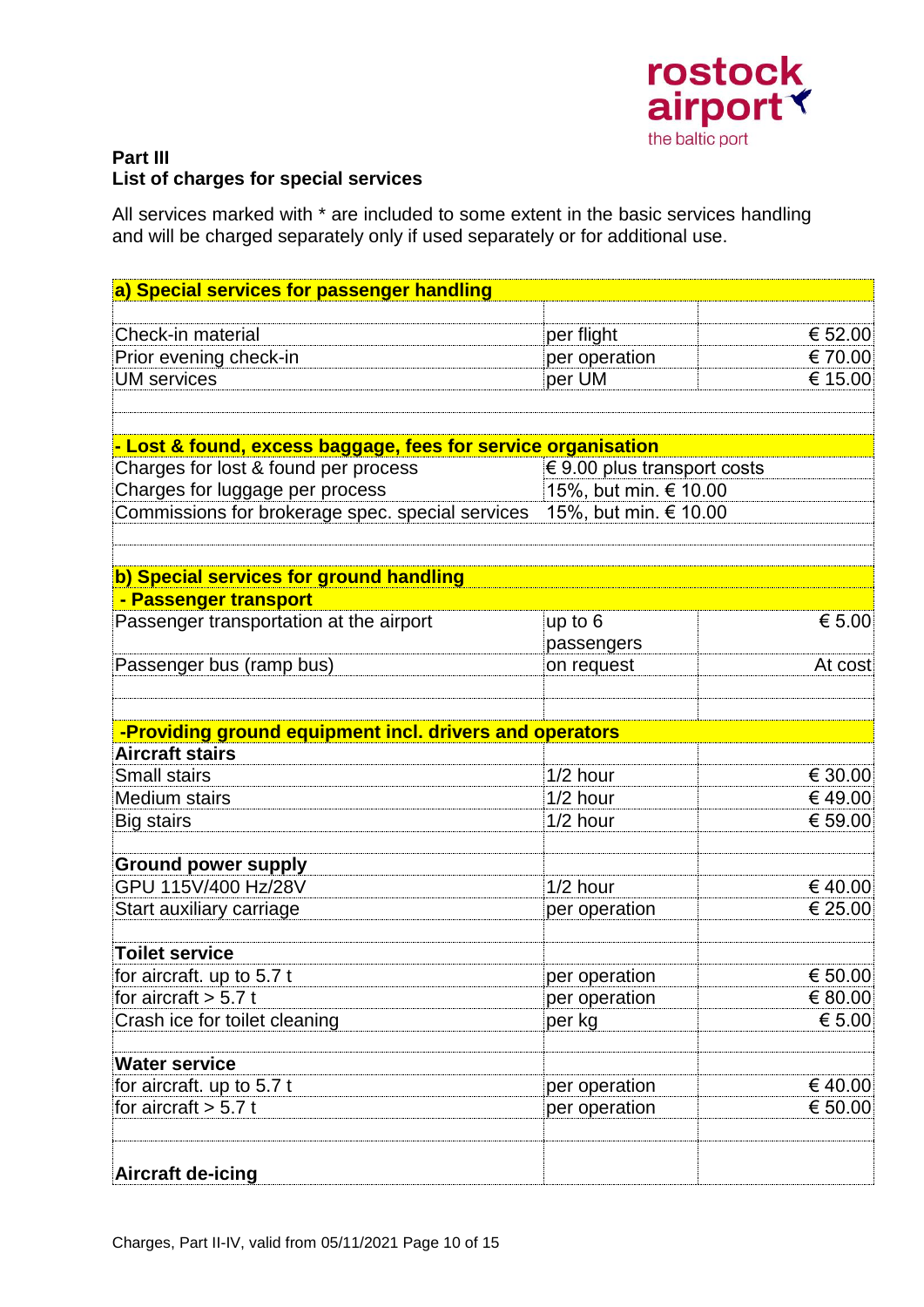

|                                                       | the baltic port    |          |
|-------------------------------------------------------|--------------------|----------|
| Providing de-icing on aircraft. up to max. 5.7 t      | per operation      | € 90.00  |
| Providing de-icing on aircraft.                       | per operation      | € 330.0  |
| up to 100 seats                                       |                    | € 430.0  |
| up to 200 seats                                       |                    | € 600.0  |
| more than 200 seats                                   |                    |          |
| De-icing ADF type 2                                   | per litre          | € 5.20   |
| De-icing ADF type 1                                   | per litre          | € 5.40   |
| Hot water                                             | per litre          | € 0.25   |
| Disposal of de-icing fluid                            | per litre          | € 0.12   |
|                                                       |                    |          |
| Loading aids/passenger baggage                        |                    |          |
| Support equipment (9m)                                | $\frac{1}{2}$ hour | € 35.00  |
| Forklift (2.5t)                                       | $\frac{1}{2}$ hour | € 20.50  |
| Forklift (8 t)                                        | $\frac{1}{2}$ hour | € 55.00  |
| Tractors for luggage                                  | $\frac{1}{2}$ hour | € 55.00  |
| Highloader 5.60 m/20 t                                | $\frac{1}{2}$ hour | €70.00   |
| Furniture movers/container handlers CMT 3.7m/7 t      | $\frac{1}{2}$ hour | €70.00   |
|                                                       |                    |          |
| <b>Baggage cover</b>                                  |                    |          |
| Baggage identification passenger on the run           | per operation      | € 200.00 |
| Baggage reloading in the cargo hold                   | per operation      | € 200.00 |
| Special baggage handling terminal service             | per Pax departing  | € 0.85   |
|                                                       |                    |          |
| - Catering                                            |                    |          |
| On board supply of newspapers and magazines           | on request         |          |
| Shopping press products                               | on request         |          |
| Reloading catering                                    | on request         |          |
| Heated on board catering                              | on request         |          |
| Cold on board catering                                | on request         |          |
| Coffee                                                | per litre          | € 12.00  |
|                                                       |                    |          |
| Hot water                                             | per litre          | € 6.00   |
| Cold drinks, juices                                   | on request         |          |
| Ice cubes                                             | per kg             | €4.50    |
| Catering trucks                                       | $\frac{1}{2}$ hour | € 65.00  |
|                                                       |                    |          |
| Loading and unloading catering                        | on request         |          |
|                                                       |                    |          |
| - Aircraft towing/pushback                            |                    |          |
| for aircraft $> 5.7$ t                                | per operation      | € 50.00  |
| for aircraft $< 5.7$ t                                | per operation      |          |
| Transporting aircraft up to 3t in and out of hangars  | per operation      | € 28.00  |
| incl. tractor unit                                    |                    |          |
| Transporting aircraft up to 10t in and out of hangars | per operation      | € 39.00  |
| incl. tractor unit                                    |                    |          |
| Transporting aircraft more than 10t in and out of     | per operation      | € 106.00 |
| hangars incl. tractor unit                            |                    | € 25.00  |
| Transporting helicopters in and out of hangars        | per operation      | € 17.00  |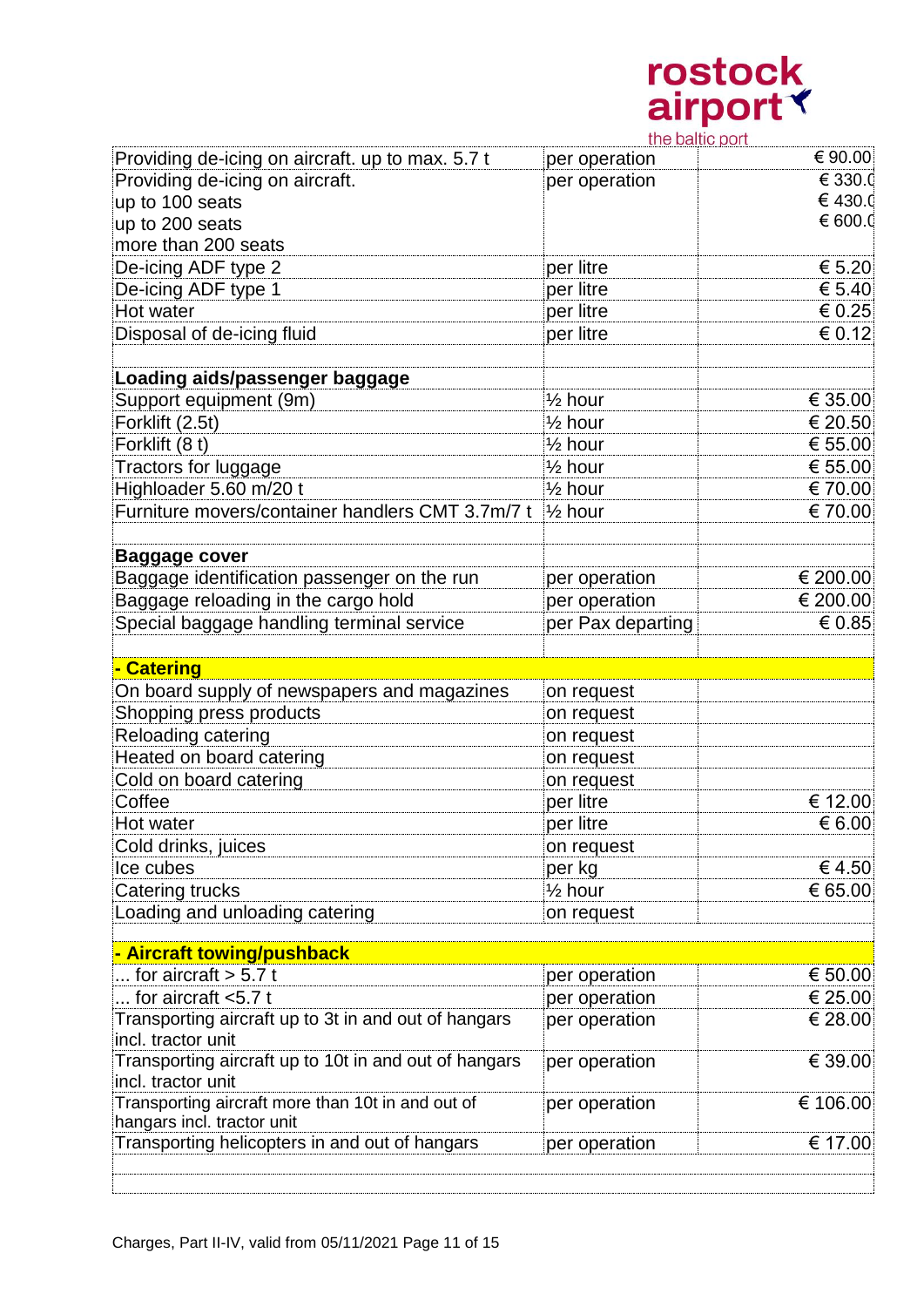

|                                                                                                                                                   | the pairic port    |            |
|---------------------------------------------------------------------------------------------------------------------------------------------------|--------------------|------------|
| <b>Aircraft interior cleaning transit</b><br>Includes cleaning seats, placing belts, toilet cleaning, vacuuming, emptying ashtrays, wiping tables |                    |            |
| up to 20 seats                                                                                                                                    | per operation      | € 70.00    |
| up to 50 seats                                                                                                                                    |                    | € 125.00   |
| up to 100 seats                                                                                                                                   | per operation      | € 160.00   |
|                                                                                                                                                   | per operation      | € 250.00   |
| up to 150 seats                                                                                                                                   | per operation      |            |
| up to 200 seats                                                                                                                                   | per operation      | € 350.00   |
| up to 250 seats                                                                                                                                   | per operation      | €400.00    |
| up to 350 seats                                                                                                                                   | per operation      | € 750.00   |
| up to 450 seats                                                                                                                                   | per operation      | € 900.00   |
| up to 550 seats                                                                                                                                   | per operation      | € 1,200.00 |
| - Aircraft interior cleaning overnight (calculated in addition to the transit aircraft interior cleaning)                                         |                    |            |
| For included services see transit cleaning, as well as additional services: full kitchen and bathroom cleaning, full cleaning of walls,           |                    |            |
| windows, floors, and seats and replacing consumables<br>up to 20 seats                                                                            | per operation      | € 80.00    |
| up to 50 seats                                                                                                                                    | per operation      | € 120.00   |
| up to 100 seats                                                                                                                                   | per operation      | € 180.00   |
| up to 150 seats                                                                                                                                   | per operation      | € 300.00   |
| up to 200 seats                                                                                                                                   | per operation      | € 350.00   |
| up to 250 seats                                                                                                                                   | per operation      | €475.00    |
| up to 350 seats                                                                                                                                   | per operation      | € 600.00   |
| up to 450 seats                                                                                                                                   | per operation      | € 750.00   |
| up to 550 seats                                                                                                                                   | per operation      | € 1,100.00 |
|                                                                                                                                                   |                    |            |
| - Other ground services                                                                                                                           |                    |            |
| Fire department at refuelling with passengers on                                                                                                  | per operation      | € 95.00    |
| board                                                                                                                                             |                    |            |
| Starting the aircraft with a starting air unit                                                                                                    | per operation      | € 120.00   |
| Charging aircraft batteries 12 volt/24 volt                                                                                                       | per operation      | € 20.00    |
| Aircraft heater                                                                                                                                   | $\frac{1}{2}$ hour | €45.00     |
| Removal of fuels and oils                                                                                                                         | At cost            |            |
| Used oil disposal                                                                                                                                 | per litre          | € 1.00     |
| 8 t universal tractor MULAG                                                                                                                       | $1/2$ hour         | € 60.00    |
| 19 t tractor FRESIA                                                                                                                               | $1/2$ hour         | € 80.00    |
| 16.5 m lifting platform OMME 1650 EZ                                                                                                              | 1/2 hour           | €40.00     |
| Tractor                                                                                                                                           | $1/2$ hour         | €48.00     |
| Snow sweeper                                                                                                                                      | 1/2 hour           | € 90.00    |
| Waste service                                                                                                                                     | per bag            | € 15.00    |
| Testing electrical equipment                                                                                                                      | per device         | € 9.50     |
| <b>Ballast</b>                                                                                                                                    | per piece          | € 8.50     |
|                                                                                                                                                   |                    |            |
| c) Special services for loading control, communications, and operations                                                                           |                    |            |
| Owner identification of domestic aircraft owners                                                                                                  | At cost            |            |
| Owner identification of foreign aircraft owners                                                                                                   | At cost            |            |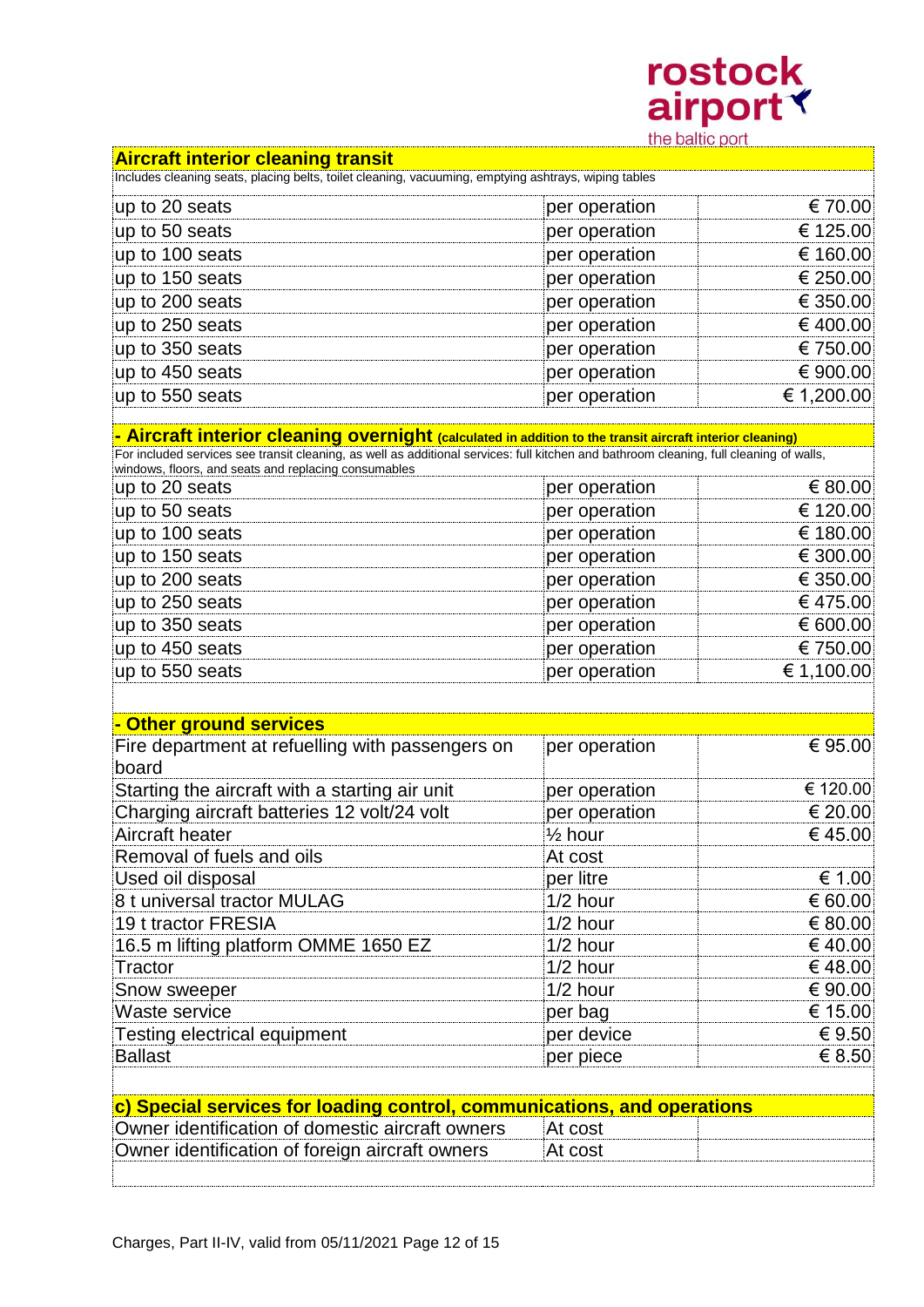

| trie paille port                                                                                                                                                                            |                  |          |
|---------------------------------------------------------------------------------------------------------------------------------------------------------------------------------------------|------------------|----------|
| d) Special services in administration                                                                                                                                                       |                  |          |
| - Use of premises                                                                                                                                                                           |                  |          |
| Conference room                                                                                                                                                                             | per beginning    | € 50.00  |
| (Room A 14 people, Room B 16 people)                                                                                                                                                        | hour             | € 300.00 |
|                                                                                                                                                                                             | per day max.     |          |
|                                                                                                                                                                                             |                  |          |
| - Parking and putting aircraft in hangars                                                                                                                                                   |                  |          |
| On the basis of a written contract agreement, subject to free capacity there is the option of parking aircraft at designated<br>parking areas on the airport ramp and in the cargo/hangars. |                  |          |
| Parking on the ramp or hangars                                                                                                                                                              | as per agreement |          |
|                                                                                                                                                                                             |                  |          |
| <u>- ID presentation</u>                                                                                                                                                                    |                  |          |
| Providing a day pass                                                                                                                                                                        | per pass         | € 5.00   |
| Driver licensing in the security area                                                                                                                                                       | per pass         | € 15.00  |
| Permanent photo ID and coding                                                                                                                                                               | per pass         | € 25.00  |
| Fee if lost                                                                                                                                                                                 | per pass         | € 35.00  |
| Aviation security training pursuant to Chapter                                                                                                                                              | per participant  | € 59.00  |
| 11.2.6.                                                                                                                                                                                     |                  |          |
| Aviation security training local briefing                                                                                                                                                   | per participant  | € 19.00  |
| - Instructions/guides/visitors                                                                                                                                                              |                  |          |
| Instructions on proper conduct on the ramp                                                                                                                                                  | per operation    | € 20.00  |
| Accompaniment in the security area                                                                                                                                                          | per 1/2 hour     | € 20.00  |
| Visitor groups up to 25 people, max. 1 hour (no fee for<br>children's facilities and students)                                                                                              | per beginning    | € 30.00  |
|                                                                                                                                                                                             | hour             |          |
| Special permission for driving on the ramp                                                                                                                                                  |                  |          |
| 1 car $+$ 1 driver                                                                                                                                                                          | per operation    | € 25.00  |
| 1 truck $+$ 1 driver                                                                                                                                                                        | per operation    | € 25.00  |
| per additional person                                                                                                                                                                       | per person       | € 5.00   |
| Supervising film crew                                                                                                                                                                       | per 1/2 hour     | € 30.00  |
|                                                                                                                                                                                             |                  |          |
| - Communication/office services                                                                                                                                                             |                  |          |
| Photocopies                                                                                                                                                                                 | per unit         | € 0.10   |
| one time fee for setting up the communication                                                                                                                                               |                  | € 60.00  |
| technology                                                                                                                                                                                  |                  |          |
| (extension phone/fax/DSL)                                                                                                                                                                   |                  |          |
| Monthly fee for the provision                                                                                                                                                               | per month        | € 24.00  |
| (DSL connection)                                                                                                                                                                            |                  |          |
| Monthly fee for the provision                                                                                                                                                               | per month        | € 16.00  |
| (phone/fax connection)                                                                                                                                                                      |                  |          |
| Phone use<br>the obould generally be reported by phone                                                                                                                                      | per unit         | € 0.06   |
|                                                                                                                                                                                             |                  |          |

Faults should generally be reported by phone at 038454/321 170.

Line installations for renters require written consent from the airport. All airport-based telecommunications equipment may only be operated with the airport's

terminals. If the lessee deviates from this, express written permission is required.

Otherwise, the lessee must pay all costs incurred in the event of damage. The lessee is liable for all damages arising from the operation of the connected devices and releases the airport

from third party claims.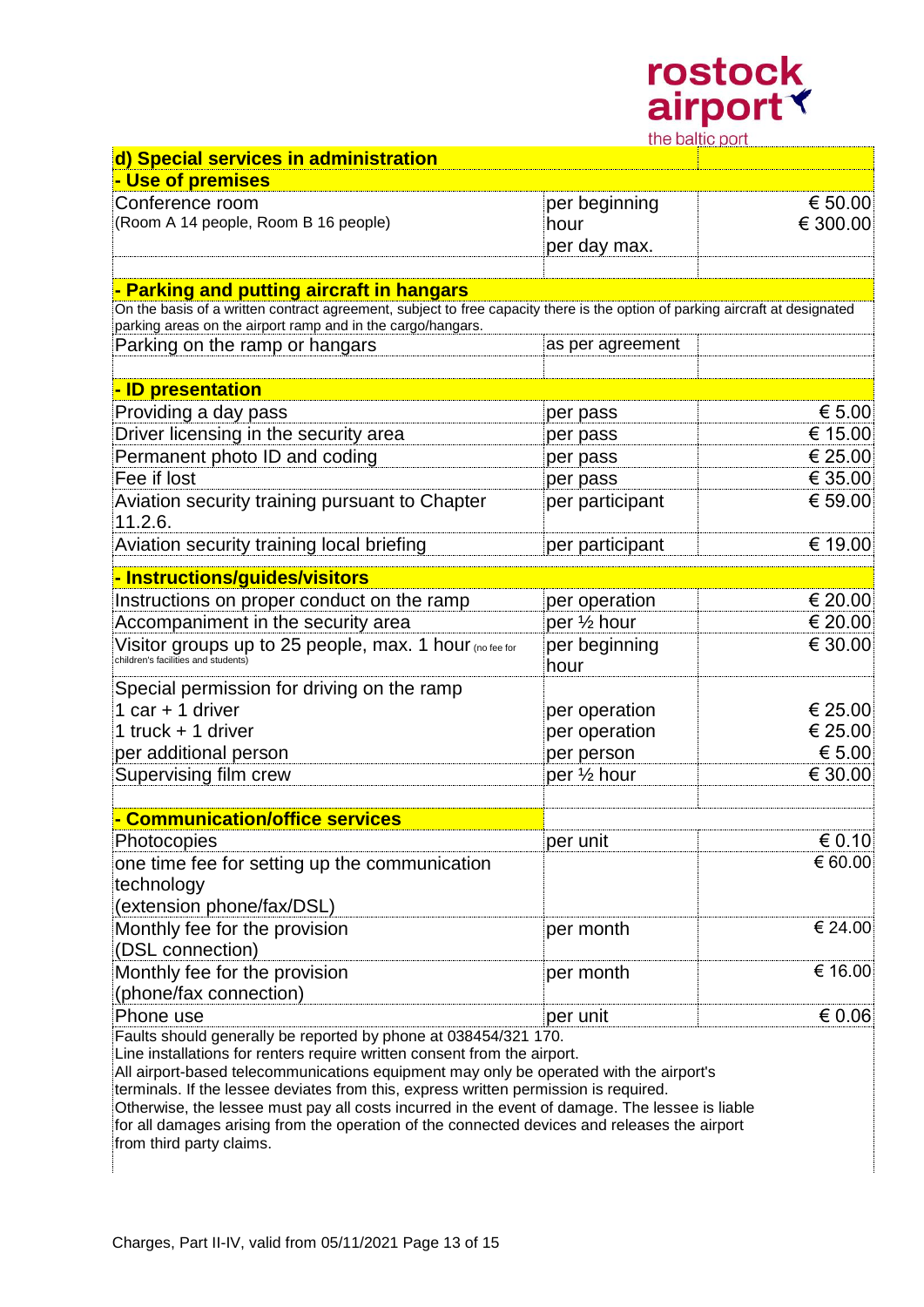|                                      | airport \<br>the baltic port |         |
|--------------------------------------|------------------------------|---------|
| - Personnel services                 |                              |         |
| OPS/ramp                             | per beginning 1/2<br>hour    | € 30.00 |
| Shift manager/warden                 | per beginning 1/2<br>hour    | € 30.00 |
| Loaders/aircraft cleaners            | per beginning 1/2<br>hour    | € 25.00 |
| Administrative staff/passage/service | per beginning 1/2<br>hour    | € 25.00 |

rostock

# **Fees for cargo services**

| <b>Service</b>                               | <b>Price</b>                                  | <b>Reference unit</b>                        |
|----------------------------------------------|-----------------------------------------------|----------------------------------------------|
| <b>Storage</b>                               |                                               |                                              |
| Storage rent per 24 hours                    | By arrangement/<br>Depends on<br>availability | per kilogramme or<br>square metre and<br>day |
| Storage rent from 4 days                     | By arrangement/<br>Depends on<br>availability | per kilogramme or<br>square metre and<br>day |
| Required heating for storage<br>(on request) | by arrangement/<br>Depends on<br>availability | per 1/2 hour                                 |
| <b>Cover</b>                                 |                                               |                                              |
| Handling cargo*                              | € 0.11                                        | per kg                                       |
| Security Check EU (VO) 2015/1998             | € 5.00                                        | per AWB                                      |
| ULD / pallets build or break down            | € 0.04                                        | per kg                                       |
| loading or unloading Air/RFS*                | € 20.00                                       | per AWB                                      |
| Cargo X-Ray, PHS, ETD according to order     | € 0.10                                        | per kg                                       |
| <b>Hazardous goods</b>                       |                                               |                                              |
| 1. UN-No.                                    | €40.00                                        | Shipment/process                             |
| Each additional UN no.                       | € 15.00                                       | Shipment/process                             |
| <b>Document handling</b>                     |                                               |                                              |
|                                              |                                               |                                              |
| <b>Export, Import Air/RFS</b>                | € 9.50                                        | per AWB                                      |
| <b>Manifest Air/RFS</b>                      | € 20.00                                       | per AWB                                      |
| <b>Customs clearance</b>                     | € 25,00                                       | per shipment/process                         |
| <b>Technology</b>                            |                                               |                                              |
| Container dolly CD 5/2                       | € 5.75                                        | per operation                                |
| Pallets container dolly 96" X125"            | € 27.00                                       | per operation                                |
| Furniture movers CMT-7-3,7                   | €70.00                                        | per 1/2 hour                                 |
| Forklift (2.5 t)                             | € 20.50                                       | per 1/2 hour                                 |
| Forklift (8 t)                               | € 55.00                                       | per 1/2 hour                                 |
| Conveyor belt (9 m)                          | € 35.00                                       | per 1/2 hour                                 |